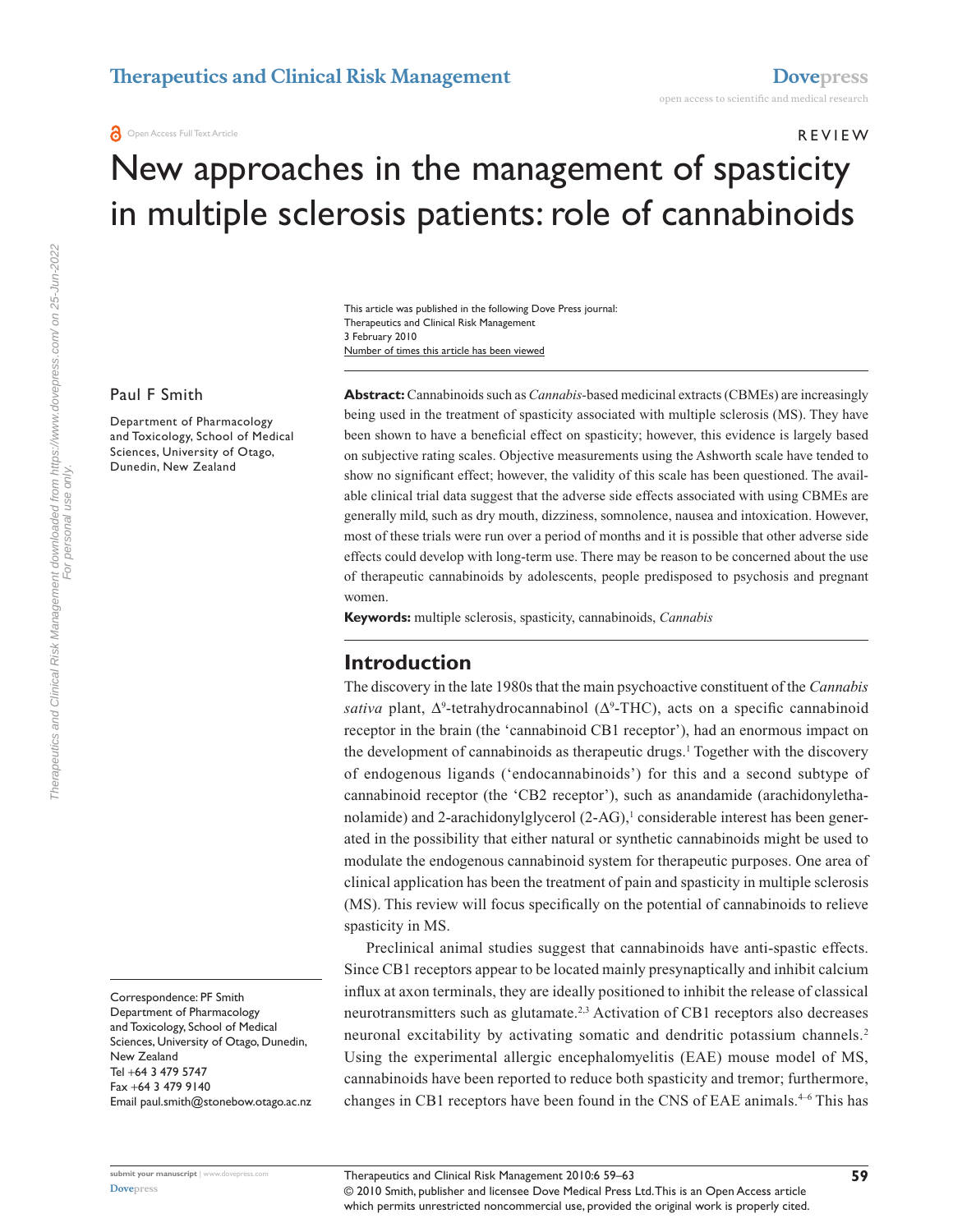led to the proposal that endocannabinoids provide a natural, anti-spastic function in the CNS.7

## **Clinical trial evidence**

Although many patients with MS use *Cannabis* in order to obtain relief from chronic pain and spasticity, $8-10$  until recently there were few reliable clinical data to demonstrate whether or not it has any effect beyond that of a placebo. The first clinical studies of the effects of  $\Delta^9$ -THC on spasticity in MS were not encouraging. Most of these studies used small sample sizes and  $\Delta^9$ -THC generally had no effect when objective measurements were made.11,12 Nonetheless, some patients did report a subjective improvement in symptoms.

The first systematic, placebo-controlled, clinical trial of the effects of ∆ <sup>9</sup> -THC on MS was published by Killestein and colleagues in 2002.13 Killestein et al evaluated the effects of oral  $\Delta^9$ -THC (2 × 2.5 mg per day; maximum 2 × 5 mg) and a *Cannabis sativa* plant extract on 16 MS patients with severe spasticity. They quantified spasticity using the Ashworth scale and disability using the Expanded Disability Status Scale (EDSS). Neither the ∆<sup>9</sup> -THC nor the *Cannabis* extract significantly reduced spasticity compared to the placebo; however, the *Cannabis* extract was associated with significantly more adverse side effects. Furthermore, both ∆°-THC and the *Cannabis* extract worsened the patients' global impression of their condition. The  $\Delta^9$ -THC doses used were low by comparison with later studies; however, they were obviously high enough to produce adverse side effects.

In 2001, the Cannabinoids in Multiple Sclerosis (CAMS) trial was initiated in the UK. This was a blind, placebo-controlled study, coordinated by Derriford Hospital in Plymouth. The trial involved 660 MS patients receiving either 0.25 mg/kg  $\Delta^9$ -THC (dronabinol, administered orally in 2.5 mg capsules), natural *Cannabis* oil (Cannador) or a placebo, and measurements of spasticity, pain and tremor were performed. Some patients were also monitored for cognitive side effects. The first of these results was published in 2003 by Zajicek and colleagues.<sup>14</sup> Patients were treated either with an oral *Cannabis* extract (n = 213),  $\Delta^9$ -THC  $(n = 206)$  or placebo  $(n = 213)$  for 15 weeks and spasticity was quantified using the Ashworth scale. The maximal daily dose was 25 mg. The *Cannabis* extract contained 2.5 mg of ∆9 -THC, 1.25 mg of cannabidiol (CBD) and less than 5% of other cannabinoids. When the placebo was compared with the *Cannabis* extract, and with ∆<sup>9</sup> -THC, the mean reduction in the Ashworth scores was not statistically significant (0.32 and 0.94 respectively). Nonetheless, there was a significant reduction in patient-reported spasticity. While only 46% of

patients on the placebo reported an improvement in spasticity, 61% and 60% of patients receiving the *Cannabis* extract or  $\Delta^9$ -THC (respectively) reported an improvement. These results were reminiscent of the Killestein and colleagues'13 study in which patients reported subjective improvement even when objective measurements of spasticity did not indicate any difference. Adverse side effects were generally minor and similar between the placebo, *Cannabis* extract and ∆<sup>9</sup> -THC groups. In a 12-month follow-up study of 657 patients, Zajicek and colleagues<sup>15</sup> reported that  $\Delta^9$ -THC had a significant effect on spasticity according to the Ashworth scale. The mean decrease was 1.82 (n = 154) compared to the *Cannabis* extract (mean decrease:  $0.1$ ,  $n = 172$ ) and the placebo groups (mean decrease:  $0.23$ ,  $n = 176$ ). No major adverse effects were reported. It is possible that  $\Delta^9$ -THC had a greater effect on the patients' Ashworth score over time as a result of plasticity in the endocannabinoid system.

Wade and colleagues<sup>16</sup> performed a double-blind, placebocontrolled, single patient crossover trial involving whole plant extracts of  $\Delta^9$ -THC, CBD or 1:1 CBD:  $\Delta^9$ -THC. The trial included 24 MS patients, 4 patients with spinal cord injury, 1 with brachial plexus damage and another with limb amputation. They reported that  $\Delta^9$ -THC and CBD improved spasticity, but once again there were no significant differences using the Ashworth scale. Three patients experienced transient hypotension and intoxication at the beginning of the treatment.

In a further study, Wade and colleagues<sup>17</sup> reported the effects of a *Cannabis* based medicinal extract (CBME, ie, Sativex<sup>®</sup>) on 80 patients with MS. The trial was randomized, placebo-controlled and double-blind and the drug was delivered by oromucosal spray  $(2.7 \text{ mg } \Delta)$ °-THC and 2.5 mg CBD at each actuation). The patients were allowed to self titrate their doses to achieve the best effect, with maximal doses of 120 mg  $\Delta^9$ -THC and CBD per day. Spasticity was assessed using a visual analogue scale (VAS) and a modified Ashworth scale. At 6 weeks, the VAS scores showed a significant reduction in the patients  $(n = 39)$  whose primary symptom had been spasticity. However, once again the Ashworth scale data were not significantly different between the CBME and placebo groups. The most common adverse side effects were intoxication and a decrease in lower limb tone and these could be resolved by a reduction in dose. Overall, the results suggested that cannabinoids might be useful for spasticity in specific types of MS patients.<sup>18</sup>

Vaney and colleagues<sup>19</sup> reported a double blind, placebocontrolled, crossover study of 57 MS patients receiving Cannabis-based oral capsules containing 2.5 mg ∆<sup>9</sup>-THC and 0.9 mg CBD. The dose escalated, with the maximal daily dose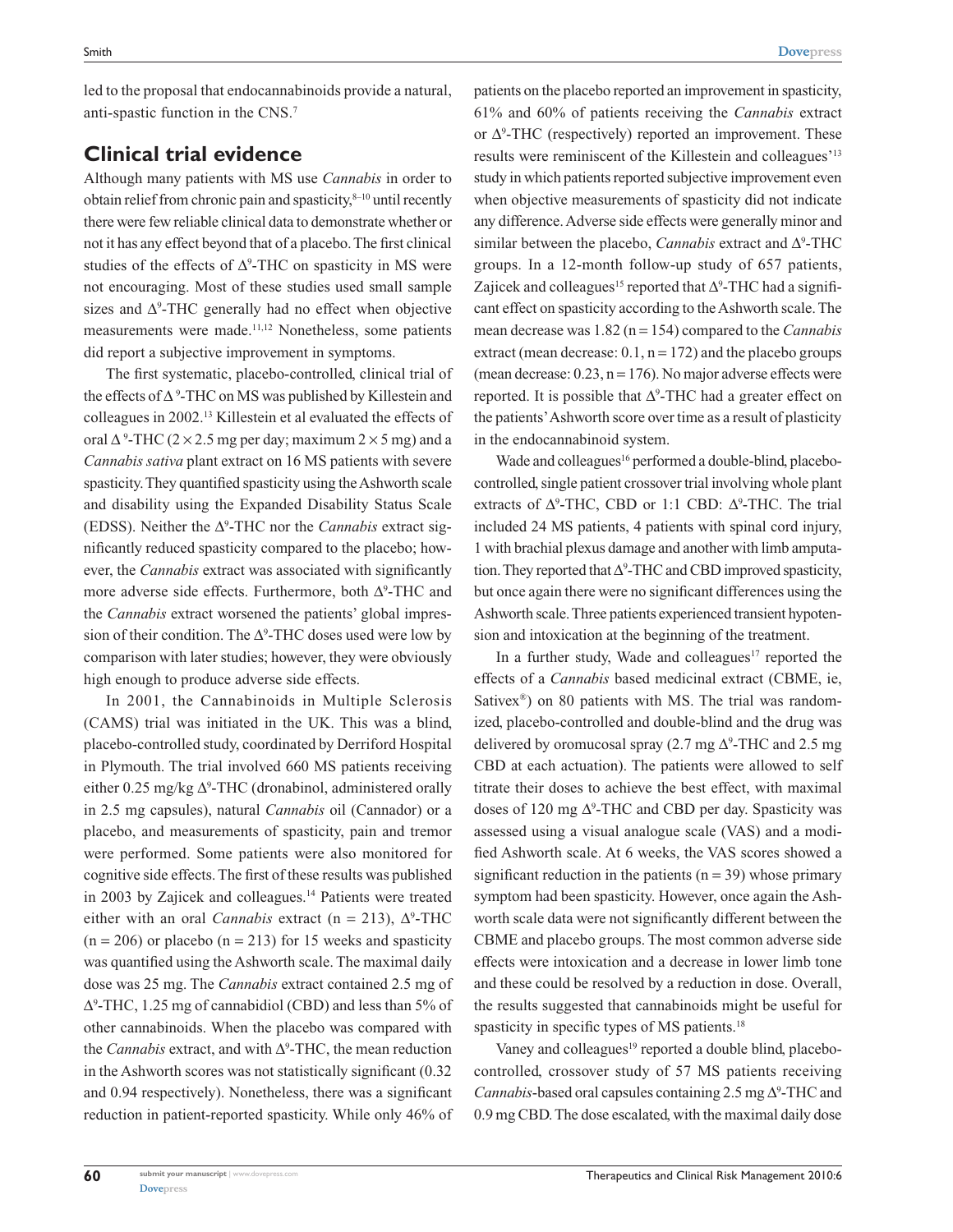**[Dovepress](www.dovepress.com)** Cannabinoids and spasticity

of 30 mg ∆<sup>9</sup> -THC. Efficacy against spasticity was assessed using self report of spasm frequency and the Ashworth Scale. For the 50 patients included in the entire intentionto-treat set, there were no significant differences. However, for 37 patients who received 90% of their prescribed dose, significant improvements in spasm frequency were observed. Adverse side effects such as dry mouth and blurred vision were slightly more frequent in the active treatment group. In a study primarily directed at lower urinary tract symptoms (LUTS), Brady and colleagues $^{20}$  also reported that the self assessment of spasticity showed a significant improvement, even with a ∆9 -THC only extract, and with only minor side effects.

Collin and colleagues $^{21}$  conducted a 6 week, double blind, placebo-controlled trial comparing Sativex and placebo in 199 MS patients. Using a numerical rating scale, they reported a significant decrease in spasticity in the Sativex group compared to placebo. However, they also found that dizziness, blurred vision and impaired attention were more common in the Sativex group.

Wissel and colleagues<sup>22</sup> studied the effects of the synthetic cannabinoid, nabilone (1 mg/day), on pain related to spasticity in a placebo-controlled, crossover trial in 11 patients with chronic upper motor neurone syndrome. They found that pain was significantly reduced; however, spasticity was not, suggesting that even though pain may be spasticity related, spasticity itself is not necessarily reduced by cannabinoids.

In the most recent randomized, double-blind, placebocontrolled trial, Hagenbach and colleagues<sup>23</sup> evaluated the effects of ∆<sup>9</sup> -THC on patients with spasticity related to spinal cord injury. They used a spasticity sum score using a modified version of the Ashworth scale and found a significant decrease in spasticity in the  $\Delta^9$ -THC group; however, 15–20 mg  $\Delta^9$ -THC per day were needed to achieve this effect.

Shakespeare and colleagues<sup>24</sup> have suggested that many commonly used anti-spasticity drugs have also failed to result in statistically significant differences according to the Ashworth scale and that some drugs may produce clinically meaningful changes in spasticity that the Ashworth scale is incapable of detecting.

Another issue is the heterogeneity of the patients studied in some of these clinical trials. The effects of cannabinoids on spasticity caused by MS versus other conditions such as upper motor neurone syndrome, are not necessarily comparable.

# **Adverse effects of cannabinoids used in clinical trials**

In most cases, the route of administration used has been oral or by some form of aerosol spray, thereby avoiding any

adverse effects associated with smoking *Cannabis*. Most of these studies have been conducted over a period of months and therefore do not necessarily provide information on possible long-term adverse effects of the use of cannabinoids. Nonetheless, they do provide a reasonable estimate of the most likely side effects associated with the use of  $\Delta^9$ -THC or  $\Delta^9$ -THC/CBD over a period of months.

It is well established that  $\Delta^9$ -THC can adversely affect cognitive function with a sufficiently high dose.<sup>11</sup> The question really is whether such adverse effects occur at the doses of ∆<sup>9</sup> -THC or a synthetic cannabinoid that would be used therapeutically, especially over the long-term. Although there have been some reports of attentional disturbances, increased reaction time and impaired spatial working memory in clinical trials of the CBMEs, these have been rare and, in general, there have been few reports of cognitive dysfunction.17,19,20,25–27 In one of the few systematic studies of the possible adverse side effects of cannabinoids, Aragona and colleagues<sup>28</sup> conducted an 8-week, randomized, double-blind, placebo-controlled, parallel-group crossover trial of Sativex, using 17 *Cannabis*-naïve patients with MS. They assessed adverse cognitive events over a 3-week period using various checklists and the Paced Auditory Serial Additional Test and found no evidence of significant cognitive impairment at the doses used. These results suggest that the regular use of CBMEs for the treatment of MS may not result in significant cognitive impairment, unless there is an interaction with other drugs or the cognitive effects of the disease state.

Another common concern is whether cannabinoid treatment might exacerbate depression or psychosis. Although it was not reported in the most recent clinical trials, a common reason for withdrawal from earlier clinical trials investigating the use of cannabinoids to control pain and nausea, was dysphoria.29,30 Nonetheless, while there is evidence that the use of *Cannabis* itself can increase the risk of psychiatric disorders,  $31,32$  especially in adolescents, there is very little evidence that the use of therapeutic cannabinoids can have such effects, at the doses prescribed. In the study by Aragona and colleagues,28 they also assessed psychological state over 3 weeks of treatment with Sativex and found no evidence of psychopathology at the doses used. Nonetheless, many MS patients take beta-interferon, which can cause depression as a side effect, and it is conceivable that cannabinoids could potentiate this effect.

There is increasing evidence to suggest that the use of *Cannabis* during pregnancy can have a lasting negative impact on the fetal nervous system, resulting in deficits in attention, visual analysis and hypothesis testing.33–38 While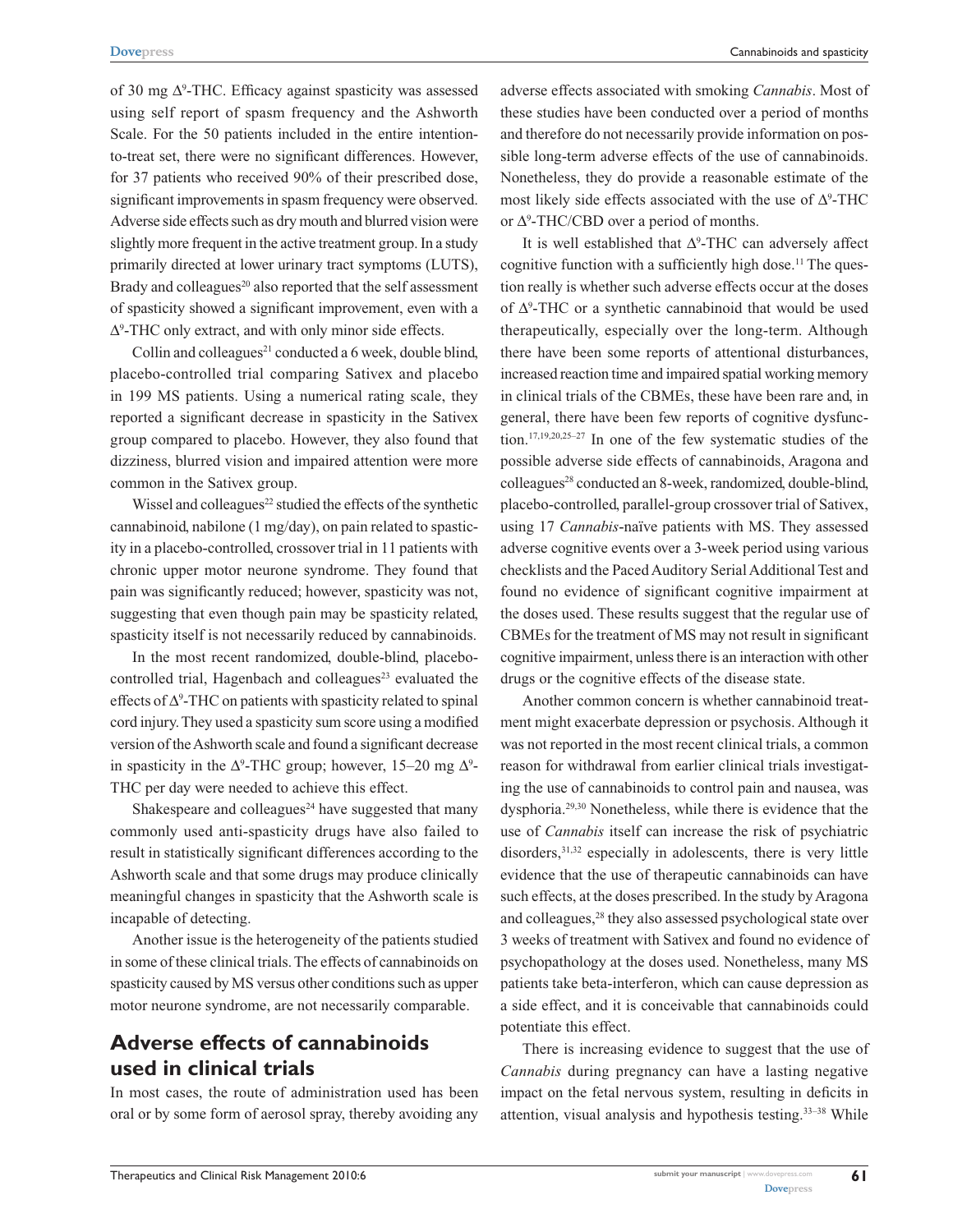there is no evidence at present that cannabinoids used for therapeutic purposes can have this effect, this issue remains unresolved.

Dizziness is a commonly reported side effect in clinical trials of cannabinoids.27,28 This has often been attributed to the cardiovascular effects of  $\Delta^9$ -THC; however, vertigo, the sensation of self-motion, is distinct from general dizziness and implies a vestibular cause. In fact, CB1 receptors exist in the brainstem vestibular nucleus and the synthetic CB1 receptor agonist, CP-55,940, has been shown to modulate the firing rate of vestibular nucleus neurons.<sup>39,40</sup> These results suggest that cannabinoids have the potential to cause dizziness and vertigo by acting on the vestibular nucleus, although they are not likely to be major problems.

## *Cannabis* **extracts versus synthetic cannabinoids**

At present, most clinical studies of the effects of cannabinoids on spasticity in MS have used either  $\Delta^9$ -THC or a CBME that contains  $\Delta^9$ -THC, rather than a synthetic cannabinoid receptor agonist. One reason for using CBMEs such as Sativex is that it is claimed that the CBD in the extract has specific effects on spasticity.<sup>25,26</sup> Nonetheless,  $\Delta^9$ -THC is a weak partial agonist at CB1 and CB2 receptors and therefore has less selective effects than a synthetic selective CB1 receptor agonist.<sup>1</sup> Pryce and Baker<sup>41</sup> have in fact reported that it is CB1 receptors that mediate the anti-spastic effects of cannabinoids. CBD, on the other hand, acts on anandamide hydrolysis/reuptake and cytokines. Of concern is the lack of understanding of the effects of some of the constituents of *Cannabis*. Whalley et al<sup>42</sup> compared standard *Cannabis* extracts (SCEs) with and without  $\Delta^9$ -THC, and reported that while ∆<sup>9</sup> -THC depressed evoked depolarizing post-synaptic potentials (PSPs) in rat olfactory cortex neurons, SCEs with and without  $\Delta^9$ -THC could potentiate PSPs. This effect was blocked by the CB1 receptor antagonist, SR141716A. One of the intriguing findings was that the potentiation of PSPs was greater when a  $\Delta^9$ -THC-free SCE was used. The authors speculated that a novel, unknown component in *Cannabis* may over-ride the decrease in excitatory synaptic transmission caused by $\Delta^9$ -THC, and that this constituent may be responsible for the pro-convulsant effects of *Cannabis* that have sometimes been reported. In another study by Wilkinson et al,43 using seizure activity induced in rat piriform cortical brain slices by oxotremorine-M, found that an SCE had a more potent anticonvulsant action than  $\Delta^9$ -THC alone, but that the  $\Delta^9$ -THC-free extract also had anticonvulsant activity. CBD, by contrast, had no anticonvulsant effect.

Even synthetic CB1 receptor agonists may have variable effects in the CNS, as a result of their action at different CB receptors and individual variability in CB receptor expression.<sup>44</sup>

#### **Conclusion**

The therapeutic effects of CBMEs on spasticity that have been reported in clinical trials could best be described as moderate and occurred mainly in subjective scores rather than objective measurements. Therefore, the therapeutic benefit from these drugs may be quite small in return for any adverse side effects that are experienced. Systematic, dose-to-dose comparisons with other anti-spastic drugs such as baclofen have not yet been made; therefore, it is not clear how much therapeutic advantage CBMEs will offer over conventional medications. The clinical trials to date do not indicate serious adverse side effects associated with the use of CBMEs; however, it remains to be seen whether other adverse events appear with long-term use. Nonetheless, it must be noted that the available evidence from clinical trials suggests that many of the adverse effects of cannabinoids decrease with continued use. In this respect, it is important to note that while Ƽ-THC acts as a partial agonist at cannabinoid CB1 receptors, most synthetic agonists, such as CP55,940 and WIN 55,212-2, act as full agonists and are therefore likely to have more potent effects. On the basis of currently available data, CBMEs seem unlikely to have serious, long-term adverse effects on cognition or mood. However, there may be reason to be concerned about the effects of CBMEs on adolescents, people predisposed to psychosis, and the fetal nervous system.

### **Declaration**

The author has no conflict of interest.

#### **References**

- 1. Pertwee RG. Emerging strategies for exploiting cannabinoid receptor agonists as medicines. *Br J Pharmacol*. 2009;156(3):397–411.
- 2. Kreitzer AC, Regehr WG. Retrograde signalling by endocannabinoids. *Curr Opin Neurobiol*. 2002;12:324–330.
- 3. Alger BE. Retrograde signalling in the regulation of synaptic transmission: focus on endocannabinoids. *Prog Neurobiol*. 2002;68: 247–286.
- 4. Baker D, Pryce G, Croxford JL, et al. Endocannabinoids control spasticity in a multiple sclerosis model. *FASEB J*. 2001;15:300–302.
- 5. Baker D, Pryce G, Croxford JL, et al. Cannabinoids control spasticity and tremor in a multiple sclerosis model. *Nature*. 2000;404:84–87.
- 6. Berrendero F, Sanchez A, Cabranes A, et al. Changes in cannabinoid (CB1) receptors in striatal and cortical regions of rats with experimental allergic encephalomyelitis, an animal model of multiple sclerosis. *Synapse*. 2001;41:195–202.
- 7. Baker D, Pryce G. The endocannabinoid system and multiple sclerosis. *Curr Pharm Des*. 2008;14(23):2326–2336.